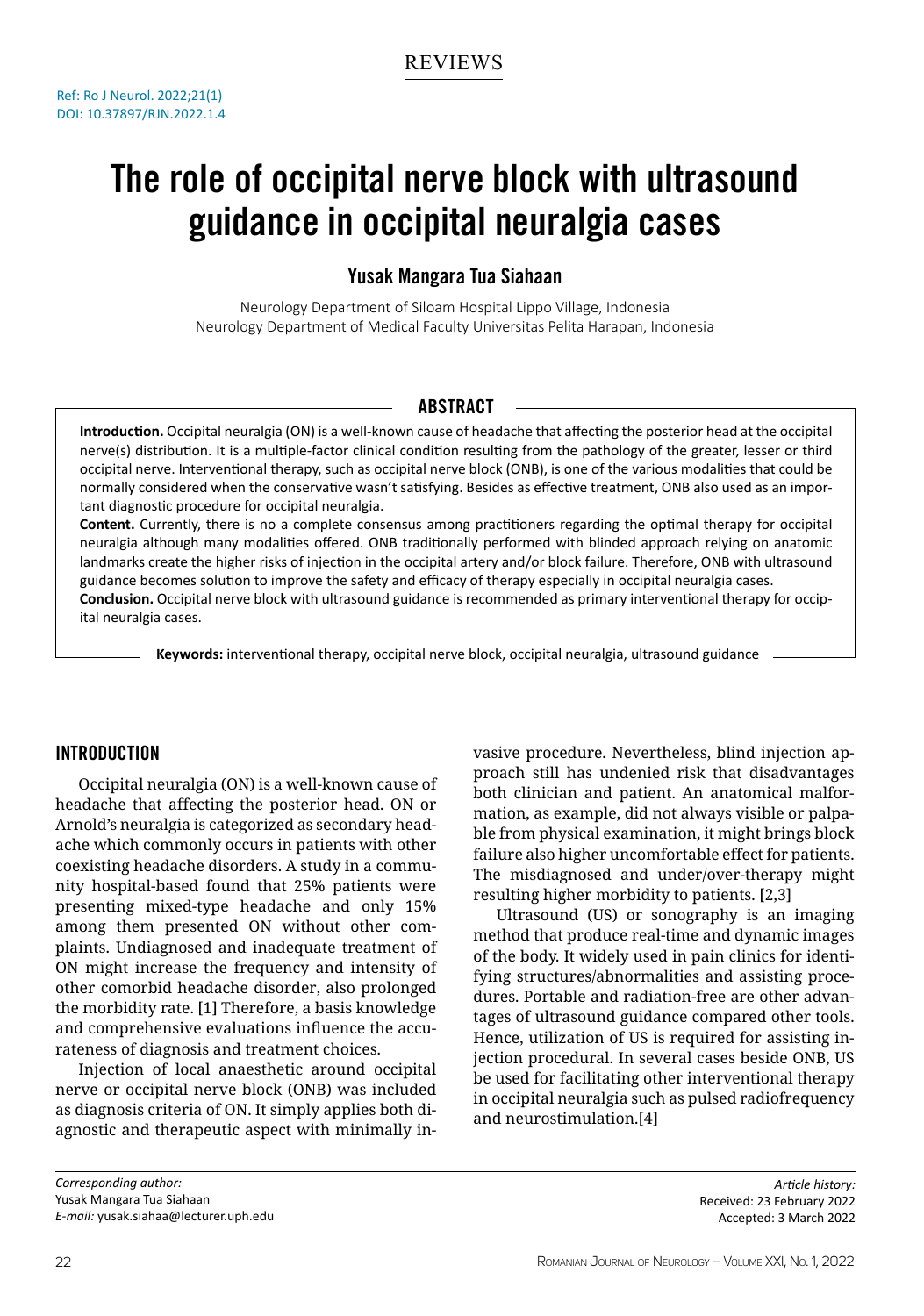## **CONTENT**

#### **Definition**

According to the International Headache Society, occipital neuralgia is defined as unilateral or bilateral paroxysmal shooting or stabbing pain in the dermatomes of the occipital nerve with/without sensory disturbances and commonly associated with tenderness over the affected nerve(s). [2,3,5,6,7] ON may extend the fronto-orbital area through trigeminocervical interneuronal connections in the spinal nuclei. [3]

#### **Anatomy**

Occipital nerves are a group of nerves that arise from C2 and C3 spinal nerves that innervate the posterior scalp. Occipital nerves are divided to three main nerves such as greater occipital nerve (GON), lesser (or small) occipital nerve (LON) and third (or least) occipital nerve (TON). [2,8,9] The GON as biggest afferent of occipital nerve is originate from the medial branch of the dorsal ramus of the C2 spinal nerve, with contributions from the C3 dorsal ramus. It exits below posterior arch of the second cervical vertebrae, curves around inferior oblique capitis (IOC) muscle and travels cephalad in an oblique trajectory between the IOC and semispinalis capitis (SSC) muscle. This complex is suspectible to potential entrapments, compression or irritation. The GON then perforates the trapezius muscle and ascends medial to the occipital artery to innervate the neck and scalp. [2,8,9,10] The LON is the most cephalad branch of the superficial cervical plexus beneath the sternocleidomastoid muscle. It originates from the ventral rami of C2 and C3 and curves around its posterior border to run cranially to the parieto-occipital area then it splits in its terminal branches (auricular, mastoid and occipital brances. It innervate of lateral part of head.[8] Meanwhile the TON as superficial part of C3 medial branch is solely innervates each zygapophyseal joint at the C2/C3 level. It relates GON and penetrates splenicus caputus, trapezius, semispinalis capitis and skin under the nuchal line. [10,11] (Figure 1)

## **Etiology**

Most cases of ON are multiple clinical condition without specific causes. [4,5,6] However, in its manifestations, several factors may be identified such as traumatic factors (fracture, hematoma, iatrogenic), tumors factors (osteochondroma, neuroma, multiple myeloma, atlanto lateral masses), degenerative changes (atlantoaxial lateral osteoarthritis, C1-2 arthrosis syndrome), anatomical factors (Chiari malformation, pinching, compression sensitivity), dan infections factors (pyomyositis, neurosyphilis, pachymeningitis). [6] The GON is affected in 90% of occipital neuralgia cases, but LON and TON must be considered too. [5] Trescot et al. also discussed that microtraumatic factors such as flexion or tension injuries, myofascial spasm and repetitive neck contactions were leading entrapment of the GON. Several entrapment sites which responsible in ON cases were [1] inter atlas-axis (GON appears from C2 dorsal root ganglia), [2] between IOC and SSC, [3] when nerve penetrates to SSC and [4] aponeurosis of trapezius muscle. [9]

#### **Symptoms-Pathophysiogy**

Pain is characterized as persistent and paroxysmally aggravating with retro-orbital distribution. The pain usually originates at the base of the skull (Figure 2) and radiates near at the back or along the side of the scalp and orbital due to the convergence of the C2 dorsal root and the nucleus trigeminus pars caudalis. [2] The pain is felt most often on one side of the head, but may also affect both sides of the head. It might be also associated with photophobia and phonophobia too.[9]

ON is described as a very severe pain which indicates cutaneous sensitization and increase pain duration. The pain sensitive structure may be stimulated by a variety of pathologic processes (etiologic factors). Prolonged contact, pressure or deformation of the nerve may cause superficial cutaneous sensitization which is currently consided an indicator of central sensitization and linger duration of occipital neuralgia headache. [12,13]

Due to connections with the VIII, IX and X cranial nerves and the cervical symphaticus, vision impairment/ ocular pain, tinnitus, dizziness, nausea and congested nose can also be present. [2] Neck movements might be also triggering pain in some patients. In extreme cases, allodynia might be found due to contant activation of long-term potentiation in the trigeminocervical nucleus. [13] The scalp may be tender to the touch, and an activity like brushing the hair may increase pain.

The pain is often described as migraine-like and some patients experience other symptoms common to migraine and cluster headache. [7,9] Study of Molina et al found that neuropathic symptoms presented exclusively in ON patients. It might used to differentiate ON from another headache types such as tension type headache and migrain. The neuropathic symptoms that mentioned were electric shocklike, stabbing or shooting pain, numbness, very intense pain, a burning description, pain generating zone and intermittent description. [12] On physical examination, tenderness along the course of the occipital nerve (particularly in GON) can be observed. [2]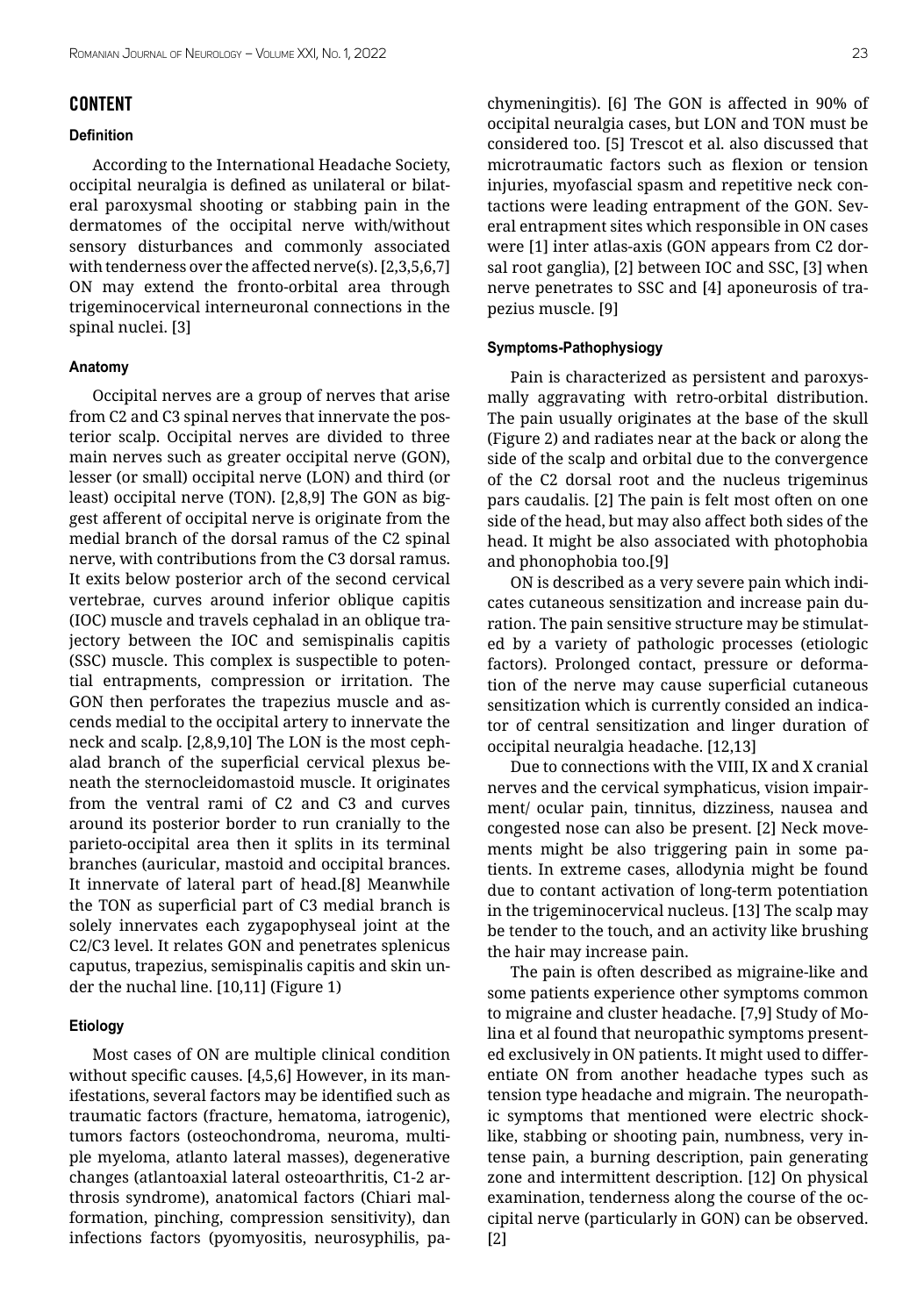# **Diagnosis**

Occipital neuralgia has included to the "neuropathies, facial pains and other headaches" groups based on third edition of the International Classification of Headache Disorder (ICHD-3) 2018. The diagnostic criteria are: (A) unilateral or bilateral pain in the distribution(s) of the greater, lesser, and/or third occipital nerves with comply B-D criteria; (B) pain has at least two of the following criteria: recurring in paroxysmal attacks lasting from a few seconds to minutes, severe in intensity, shooting or stabbing or sharp quality; (C) pain is associated with both of the following: [1] dysaesthesia and/or allodynia apparent during unharmful stimulation of the scalp and/or hair, [2] either or both of the following tenderness over the affected nerve branches, trigger points at the emergence of the GON or in the distribution of C2; (D) pain is relieved temporarily by local anesthetic blodk at the affected nerves. [2,3]

ON can easily be misdiagnosed and treated as another PHD (Primary Headache Disease) because of the common features. [7] It must be distinguished from occipital referral of pain arising from the atlantoaxial or upper zygapophyseal joints or from tender trigger points in neck and muscles or their insertions. [3] A through evaluation will include a medical history, physical examination and diagnostic test.

## **Treatment**

The therapeutic approach in occipital neuralgia is very board from the conservative to surgical therapy for alleciating the pain as ultimate goal. Unfortunately, there is no consensus among clinicians which established the superior method to manage ON.[13] Regarding treatment, the conservative therapy such as oral medication (antiepileptics, antidepressants, nonsteroidal analgesics, muscle relaxant) and/or physical therapy primary used after diagnosis was established. [5,6] Surgical therapies like neurolysis-decompression, neurectomy, rhizomy-ganglionectomy, C1-C2 fusion, radiofrequency ablation and peripheral nerve stimulation, also approved as the last therapeutic option though the absolute pain remission isn't guarantee. [6]

ONB is a fast and effective treatment method. [13] Blockade of the occipital nerves has been implicated in different type of chronic headaches, including primary and secondary headaches. The basis is likely related to convergence of the functional connection between sensory inputs in occipital area-trigeminocervical complex. The neural circuit connects further to thalamus and cortex. It leads modulation of central nociceptive pathways and reduces central sensitization. [8] For some patients, this procedure might be repeated several times depending on the inflammation process. [7]

According to ICHD-3, local anesthetic (LA) is using as diagnostic block of occipital neuralgia. Simultaneously, it widely used as therapeutic agent for occipital neuralgia cases. [2,3,7,10] LA has reversible effect with blocked voltage-gated sodium channel that interrupted nerve conduction. [10] Combination with corticosteroid also relatively effective as adjuvant therapy in ON with prolonged duration of pain-free after the injection. A study calculated that 58.8% patient experienced pain reduction after the procedure. [5] Beside of the LA and corticosteroid, some studies evaluated botulinum toxin (botox) as therapeutic agent because of the indirect analgesic action and inhibitory effect on the motor plaque as a muscle relaxant. It resulted the decreasing acute and pungent ON pain for long time. [5,7] Although that, this agent's relatively expensive and hasn't been specifically approved yet by Food and Drug Administration (FDA) for occipital neuralgia cases. [14] A prospective study about platelet rich plama (PRP) in occipital neuralgia also on-progressing. [15]

In addition, technique of procedural also influenced precise diagnostic and therapeutic. ONB traditionally performed with blinded approach relying on anatomic landmarks create the higher risks of injection in the occipital artery and/or block failure. Side effects that related ONB are dizziness, blurred vision, syncope, risk of allergic and irritation at the injection therapy. [7,8,10] Therefore, imaging-guidance might truly helpful to avoid misplacement of injection procedure.

Ultrasonography is a safe method for examining the occipital nerve and other anatomical around, also assisting the therapy procedural in occipital neuralgia cases. There are some approachable procedures to identify the anatomical origins and placement of medical tools with ultrasound guidance. Several therapeutic procedural that related with ultrasound guidance for diagnostic and treatment of occipital neuralgia, such as occipital nerve stimulation, pulsed radiofrequency, and nerve block. [4,16,17]

## **The use of GON Block with ultrasound guidance for Occipital Neuralgia**

Because of the majority cases on ON was GON related, most of studies were more discussing about the GON injection than LON or TON. The GON block is performed for some chronic headaches including occipital neuralgia, cervicogenic, migraine, cluster and post concussion headache. [8,18] This procedure was suggested as headache therapy because of its role as antagonizing putative "windup-like effect" and as convergence of sensory input from nerve fibers to nucleus. [19] The temporary suppression from this procedure might lead modulation of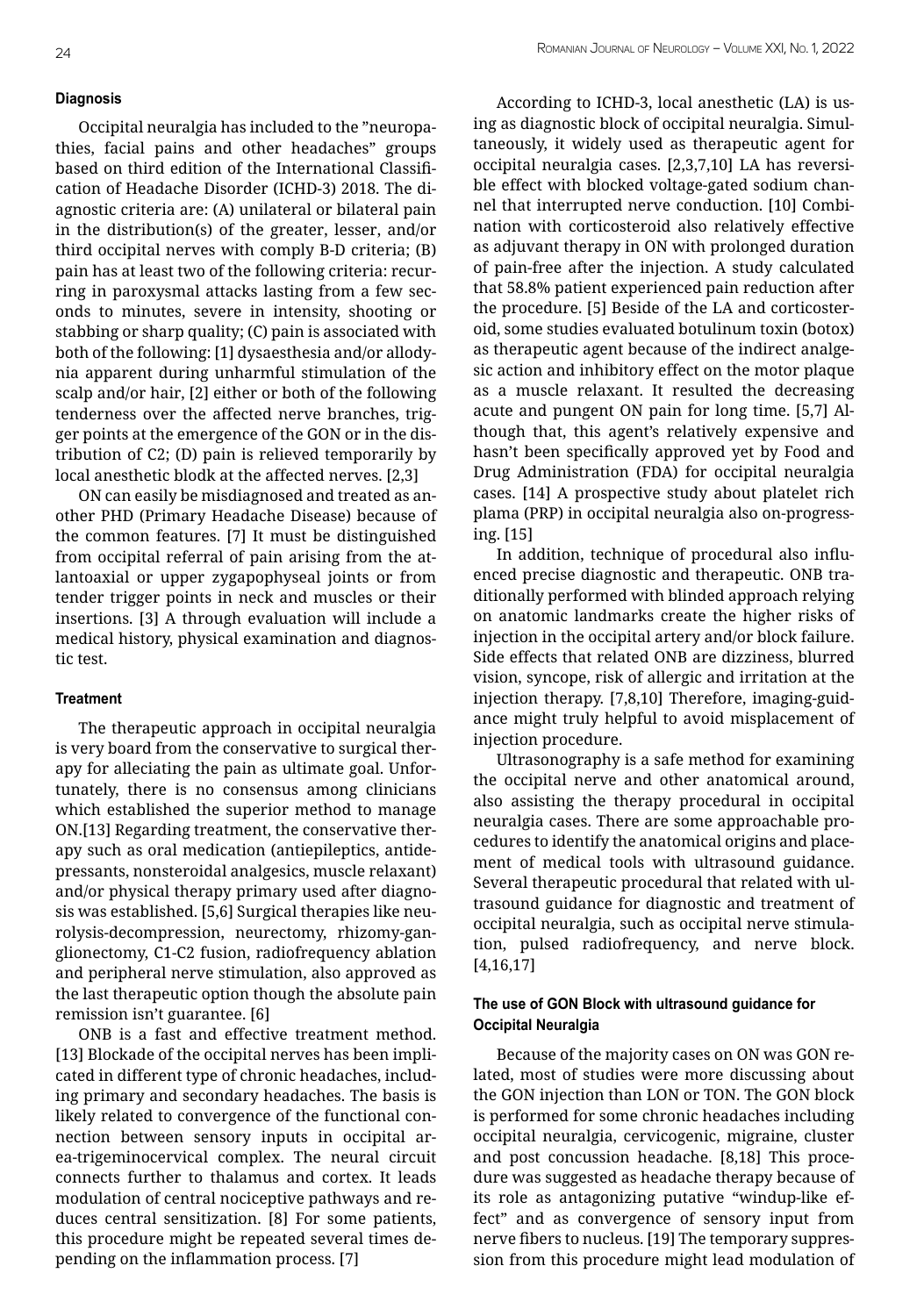

FIGURE 1. Surface anatomy of the occipital nerves [9]



FIGURE 2. Pattern of occipital neuralgia (A) greater occipital nerve, (B) lesser occipital nerve, (C) third occipital nerve [9]

central nociceptive pathway and minimizing central sensitization. [8] Conventionally, GON block was relying solely on superficial bone-based anatomic landmarks to do the procedures. This approach poses higher risk of misplacement injection site into adjacent structures. Therefore, ultrasound has been highly used as guidance for improving the efficacy of GON block. In multiple studies, GON blockade with US guided was superior to decrease pain score than without. [9]

Two locations that commonly used as injection site with US guidance were proximal and distal approach (Figure 3). The proximal technique might enable for delivering the higher volume solution because of infiltrating the paraspinal muscle. Although, the distal approach is higher recommendation for the beginner interventionist. [8,10] Flamer et al was comparing both techniques for chronic migraine and resulting no significant differences in NRS pain scores of them. [18] Yet, prospective studies compared this technique in ON cases expected in the future.

The GON block with ultrasound guidance is considered as intermediate skill (level 2) that must performed by pain specialist. While did the approaches, intervensionist have to identify the landmark as key point for scanning and injection procedure. The key landmark in distal approach of GON is the superior nuchal line and occipital ridge whereas the key landmark in proximal approach is spinous process of C2 and the inferior oblique capitis muscle. [8]

Scanning of distal approach followed the key landmark will show the superior nuchal line in the transverse view then moved the probe laterally to see the greater occipital artery (GOA) as a marker. The needle will inserted with in-plane technique toward the fascia plane at the medial site of GOA. [8] A study from Na and colleagues was comparing usage of flow-Doppler injection and blind injection at the nuchal ridge resulting 76.9% patients had complete anesthesia with Doppler-guided than only 30.8% with blinded injection. [21]

While scanning of proximal approach between the occipital protuberance and spinous process of C2, the bifid bone structure will be showed. Moved the transducer laterally to visualize IOC and SSC muscle. GON is localized between those muscles. Doppler scan might be used to revealed the vessel. Needle injected in an in-plane (or out-plane for experienced intervensionist) technique from lateral to medial between IOC and SSC. [8] The GON will be founded as hyperechoic round/oval structure above the inferi-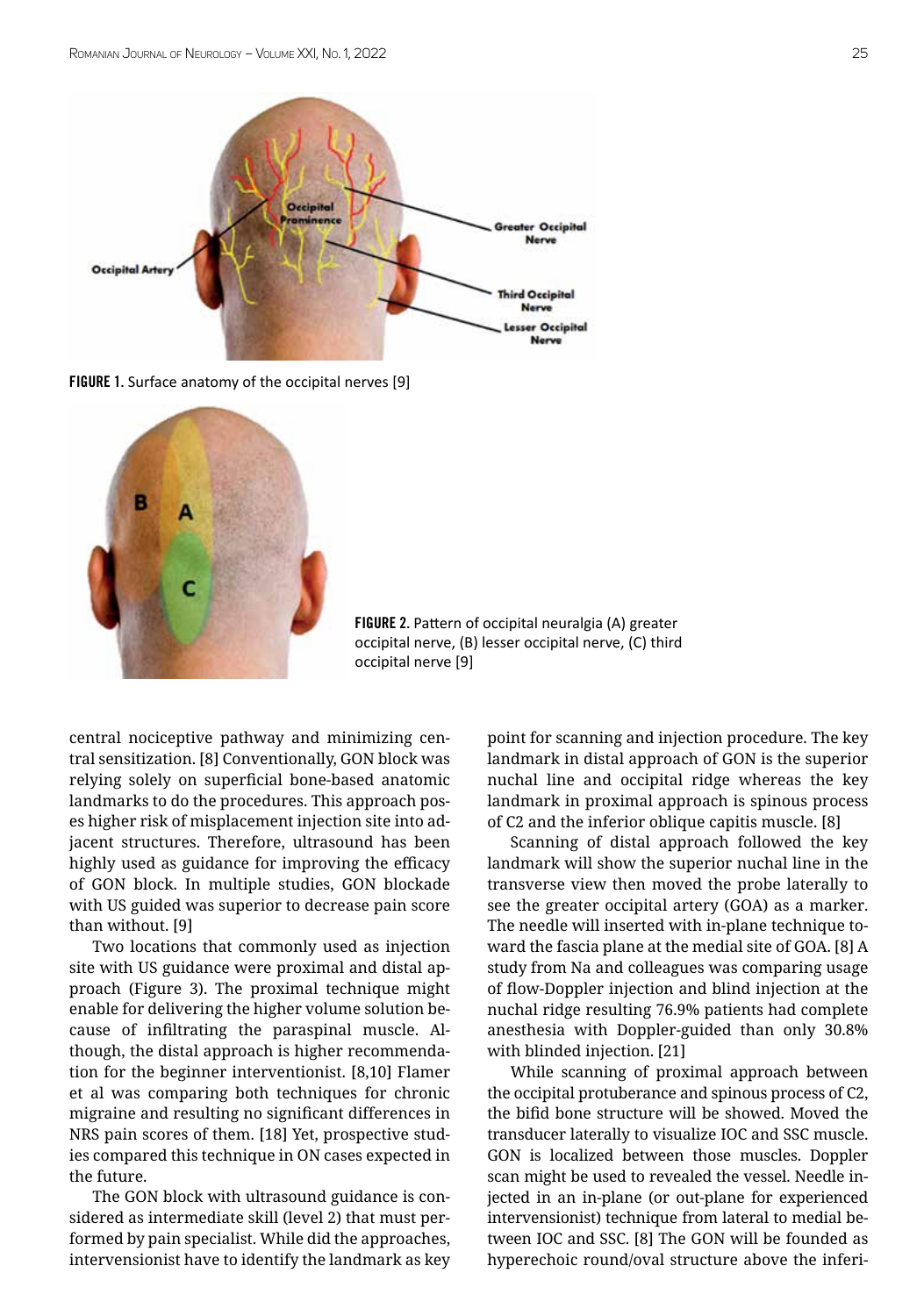

| <b>Number</b> | <b>GON Block</b>                       | Landmark                                                                                 | <b>Patient Position</b>            | Probe    |
|---------------|----------------------------------------|------------------------------------------------------------------------------------------|------------------------------------|----------|
|               | Distal approach<br>at level of occiput | Superor nuchal line<br>and occipital<br>protuberance                                     | Prone or sitting                   | 12-18MHz |
|               | Proximal approach<br>at level of C2    | Spinous process of<br>C <sub>2</sub> and the inferior<br>oblique capitis<br>muscle (IOC) | Prone with head and<br>neck flexed |          |

FIGURE 3. Transducer positions of GON Block [1] distal approach [2] proximal approach [22]



FIGURE 4. Distal approach of GON Block



FIGURE 5. Proximal approach of GON Block

or oblique muscle. Intervensionist have to distinguish the GON from the second dorsal root ganglia (DRG) that is deeper and localized at anterior of OCI.

After procedures, sensory and motor evaluation is necessary. The successful procedure was defined as absence of light touch sensation in the GON dermatomal. [9]

Greher et al. mentioned that GON blockade with ultrasound at C2 level (proximal) has higher success rate compared at the superior nuchal line level (distal). This cadaveric study showed the success rate was 80% (95% CI: 58%, 93%) at distal site opposed 100% (95% CI: 86%, 100%) at proximal site. They claimed that the proximal technique is superior because of the precise target with highly visual sonographic than distal technique, especially nerve entrapment is almost always in proximal site. Although that, the caution is higher in proximal site because of the vertebral artery an the spinal cord are close in proximity. [20]

# **The use of LON and TON Block with ultrasound guidance for Occipital Neuralgia**

Indication to do the LON block is similar with the GON block, it indicated for several chronic headaches that had pain pattern associated lesser occipital. The procedural is performed in prone/sitting position with a linear probe 12-18 MHz. The operator must visualize the posterior border of the sternocleidomastoid muscle as the landmark, then probe is moved cranially and caudally until the nerve is identified. [8] LON block is rarely singly discussed in several studies and generally approach along with GON block.

Whilst TON block might be used as diagnostic tool in investigation of cervical headache that related with cervical facet joints.[11,23] This procedure began with neck scanned in coronal plane along the posterior edge of the articular pillar (AP) to identify